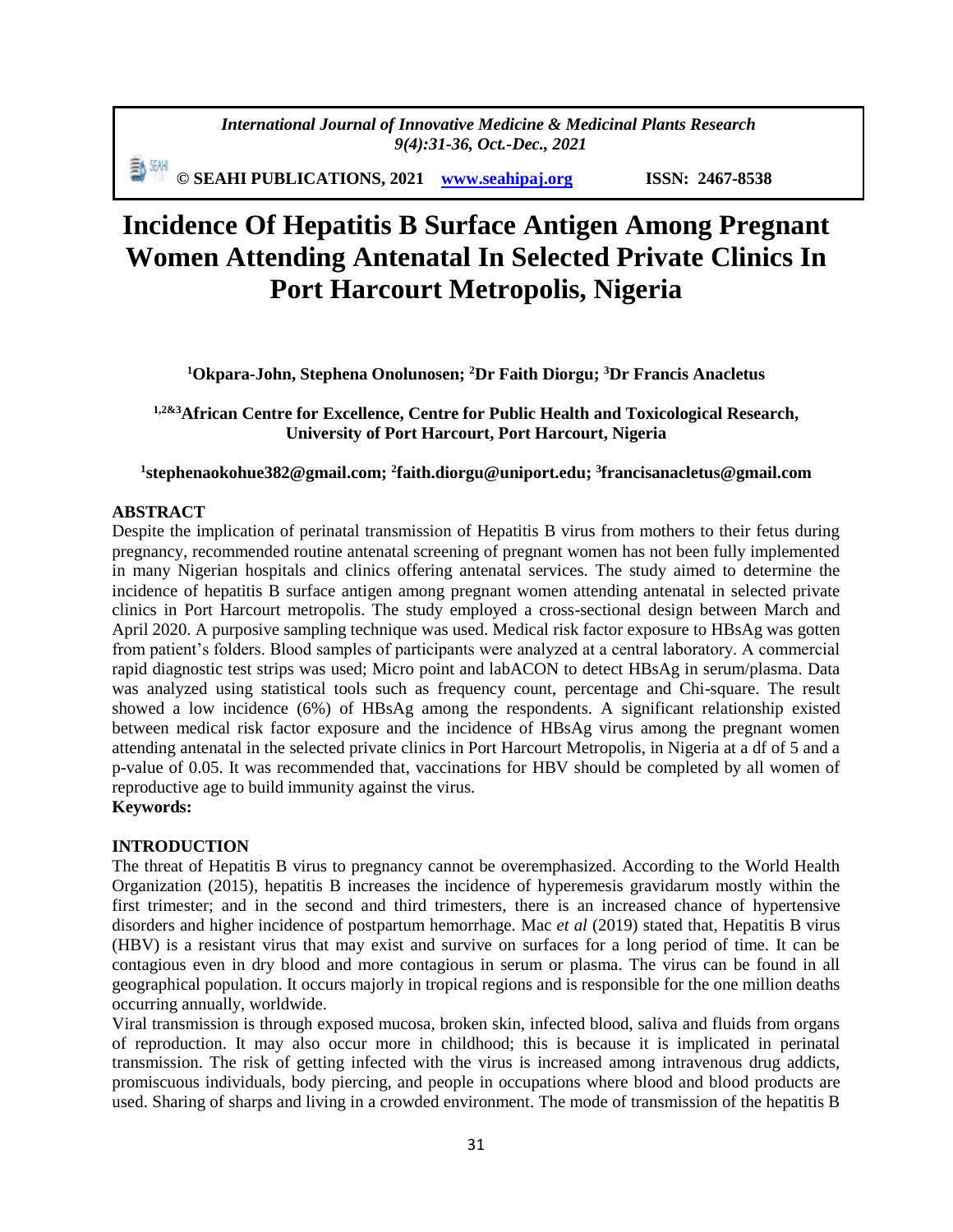virus (HBV) may be horizontally or vertically. Horizontal transmission results from close personal contacts. Vertical transmission is mainly perinatal either through the placenta or during vaginal or unsupervised caesarean sections (Abdi *et al*, 2015).

Global figures of the infection reveals about 350 million persons are chronically infected with more than 68,600 persons dead as a result irrespective of geographical locations (WHO, 2016). Complication of chronic hepatitis (hepatic carcinoma) resulted to the death of 887,220 from a population of 257million people as of 2015 (WHO, 2015). High figures (15-25%) of the general population are estimated to be a representation of persons chronically infected in the sub-Saharan regions of Africa (Olayinka *et al.,* 2016). In Nigeria, a high incidence of Hepatitis B virus infection has also been documented in a study by Emechebe *et al.,* in 2009 which reported incidence rates as high as 9-39% of the general population was infected with the hepatitis B virus.

There is an urgent need to examine its incidence especially in low resource settings in Nigeria to aid informed decision making and intervention to curtail it. Hepatitis B virus screening is one among the other screening done as routine during antenatal booking however; screening for hepatitis B infection is not adequately practiced in many low resource settings in Nigeria (Nongo *et al.*, 2016). Most recent study on prevalence of Hepatitis B surface antigen among pregnant women attending antenatal from two tertiary hospitals within Port Harcourt Metropolis was in 2005 and 2006 respectively. There is however paucity of study on the incidence of Hepatitis B virus infection among pregnant women attending antenatal clinic in private hospitals in Port Harcourt metropolis, Rivers state, Nigeria. Hepatitis B virus infection remains a serious global public health concern (WHO, 2019). It is this concern that prompted this research to determine the incidence of hepatitis B surface antigen among pregnant women attending antenatal in selected private clinics in Port Harcourt metropolis.

#### **Research questions**

The study provided answers to the following questions:

- 1. What is the incidence of Hepatitis B surface antigen virus among pregnant women in Port Harcourt Metropolis?
- 2. What are the medical risk factors that contribute to the incidence of hepatitis B surface antigen virus among pregnant women in Port Harcourt Metropolis?
- 3. What is the relationship between medical risk factor and incidence of hepatitis B surface antigen virus among pregnant women in Port Harcourt Metropolis?

#### **Hypothesis**

One null hypothesis was postulated to guide the study as shown below:

Ho: There is no significant relationship between risk factor exposure and the incidence of Hepatitis B surface antigen ( $p<0.05$ , at 95% CI).

#### **METHODOLOGY**

The methods and procedure adopted in the study are shown below:

The study adopted a laboratory based cross-sectional research design with a population consisting of one hundred and twenty-five pregnant women who attended antenatal clinic in the selected private clinics in Port Harcourt metropolis from first of March to 30<sup>th</sup> of April, 2020. A sample size of 100 was used which was determined using the Fisher's formula. A non-probability sampling in which every single participant who meets the inclusion criteria from a heterogeneous population was enrolled until the desired number of participants was reached.

Data was collected through a clinical investigation. A total of 100 pregnant women from the 125 who presented for antenatal met the criteria to be included in category "C" which comprised women that knew their hepatitis B status to be negative. A verbal informed consent was sort from the patients by the laboratory scientist as part of routine laboratory investigation under the supervision of the researcher in the phlebotomy room of the different clinics utilized for the purpose of the study. Socio-demographic characteristics from respondents were retrieved from laboratory forms and labels on blood sample while medical risk factor exposure to HBsAg was gotten from patient's folders. Blood samples of participants were analyzed at a central laboratory. Blood samples were collected thereafter by the laboratory scientist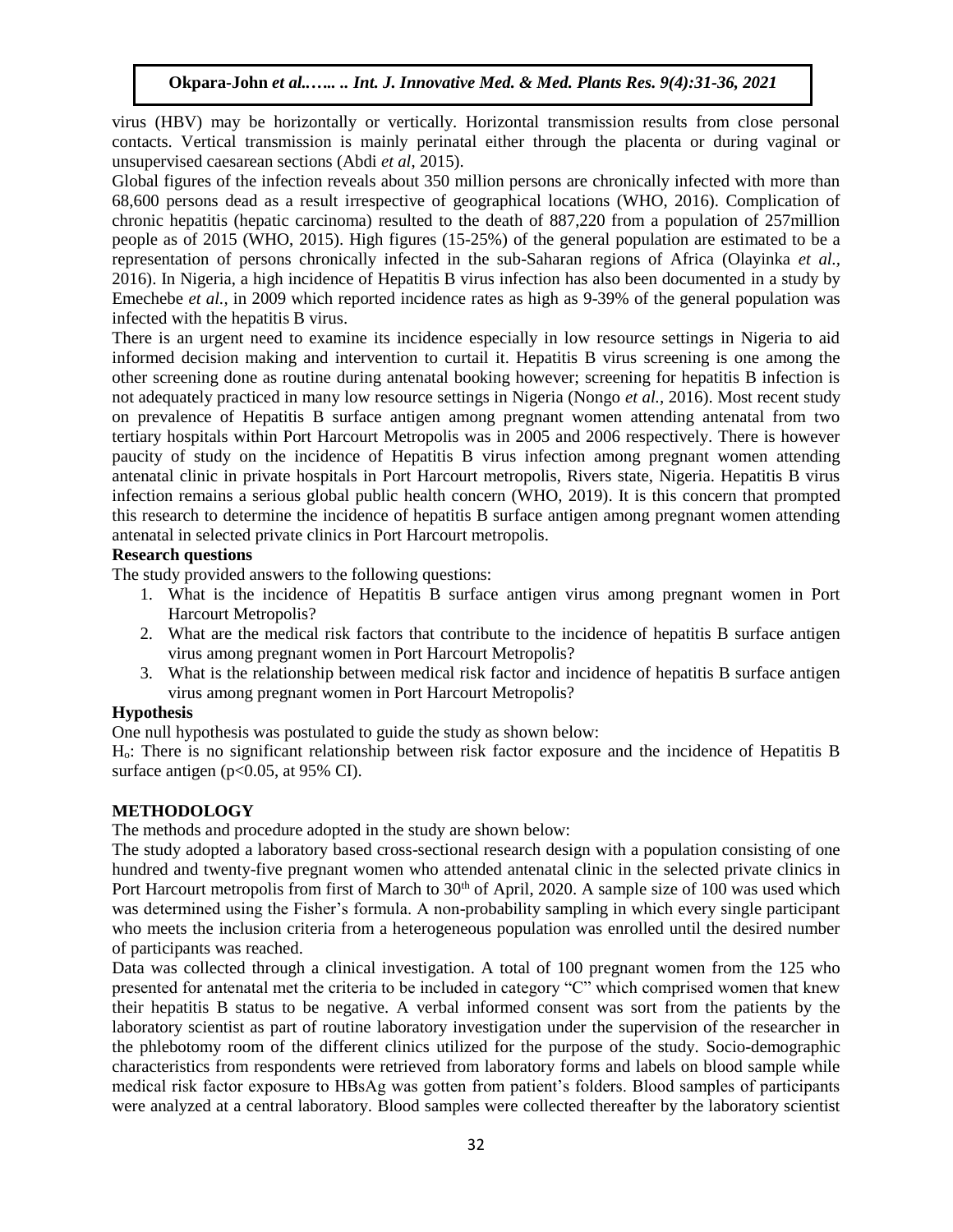and standard precautions were maintained. Blood samples were put into EDTA bottles, sorted based on category under the supervision of the primary investigator and kept inside different blood sample collection box at a room temperature to maintain its potency. Commercial rapid diagnostic test strips (LabACON and Micro Point) to detect presence of hepatitis B surface Antigen in either serum or plasma was used. A permit to view patient's folder was granted as previously requested. Data on sociodemographic characteristics and risk factor exposures were retrieved from patient care folders in the various clinics under. The incidence of HBsAg among the pregnant women attending antenatal clinics were descriptively presented using frequency distribution tables, percentages and charts. Each entry in the table contains the frequency or count of the occurrences of values within a particular group or interval, and in this way, the table summarizes the distribution of values in the sample. The relationship between the HBsAg status and the risk factor was analyzed using Pearson chi-square.

## **RESULTS**



The results of the study are presented below:

| Bar chart 4.2: Representation of incidence of HBV across the selected private clinics. N=100 |  |  |  |
|----------------------------------------------------------------------------------------------|--|--|--|
|----------------------------------------------------------------------------------------------|--|--|--|

| Table 1: Incluence of Hepatius B surface anugen among participants, N=100 |         |                          |         |          |         |  |  |
|---------------------------------------------------------------------------|---------|--------------------------|---------|----------|---------|--|--|
| <b>HBsAg status</b>                                                       |         | Clinics<br>Total $(\% )$ |         |          |         |  |  |
|                                                                           | Blue    | Green                    | Red     | Yellow   |         |  |  |
| Positive                                                                  | 3(3%)   | $1(1\%)$                 | 2(2%)   | $0(0\%)$ | 6(6%)   |  |  |
| Negative                                                                  | 32(32%) | 24(24%)                  | 23(23%) | 15(15%)  | 94(94%) |  |  |
| <b>Total</b>                                                              | 35      | 25                       | 25      |          | 100     |  |  |

|  | Table 1: Incidence of Hepatitis B surface antigen among participants, N=100 |  |  |  |  |
|--|-----------------------------------------------------------------------------|--|--|--|--|
|  |                                                                             |  |  |  |  |

The table 1 above presents the incidence of the hepatitis B virus across the various clinics under study. The number of pregnant women who met the inclusion criteria for the study and whose blood samples were analyzed in line with the aims of the research were as follows; 35 pregnant women from Blue clinic, 25 from Green clinic,25 from Red clinic and 15 from yellow clinic. New cases of HBV were discovered in  $3(3%)$  of the study participants from Blue clinic,  $1(1%)$  from green clinic,  $2(2%)$  from Red clinic while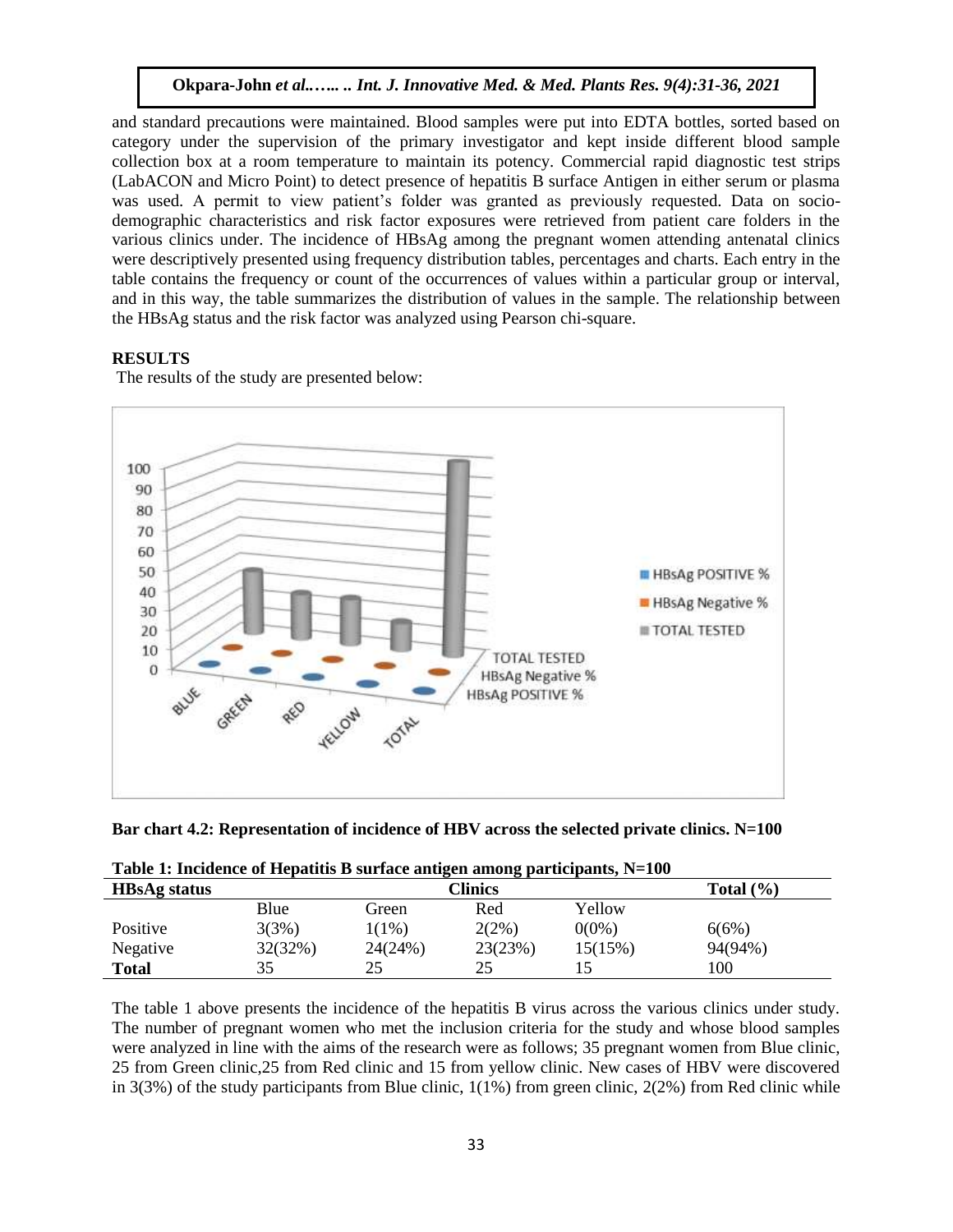Yellow clinic had no incidence of the Hepatitis B virus. The Cumulative incidence of the HBsAg in the four clinics under study was 6% of the entire population used for the study.

| <b>Risk Factors</b>                   | <b>Frequency</b>  | <b>HBsAg Positive</b> | <b>HBsAg Negative</b> |
|---------------------------------------|-------------------|-----------------------|-----------------------|
| Previous history of contraceptive use | Yes <sub>13</sub> | $3(23.1\%)$           | $10(76.9\%)$          |
|                                       | No 87             | $3(3.4\%)$            | 84(96.6%)             |
| Previous hospital admission           | Yes 35            | $4(11.4\%)$           | 31(88.6%)             |
|                                       | No 65             | $2(3.1\%)$            | 63(96.9%)             |
| Previous blood transfusion            | Yes 16            | $3(18.8\%)$           | 13(81.25%)            |
|                                       | No 84             | $3(3.6\%)$            | 81(96.4%)             |
| Partial vaccination                   | Yes 1             | $\Omega$              | $1(100\%)$            |
|                                       | No 99             | $6(6.1\%)$            | 93(93%)               |
| Previous cesarean section             | Yes 19            | $3(15.8\%)$           | $16(84.2\%)$          |
|                                       | No 81             | 3(3.7%)               | 78(96.3%)             |
| Previous history of IV drug use       | Yes 22            | $2(9.1\%)$            | 20(90.9%)             |
|                                       | No 78             | $4(5.1\%)$            | 74(94.9%)             |

|  | Table 2: Incidence of HBsAg across medical risk factor exposure, N=100 |
|--|------------------------------------------------------------------------|
|  |                                                                        |

Table 2 shows the medical risk factors that may have contributed to the incidence of HBV among the participants. Among the 100 participants recruited for the study, 13 had a previous history of contraceptive use. Three (23.1%) of them were positive to the HBsAg while 3(3.4%) of the other 87 who did not identify with a history of previous contraceptive use were also positive. Among those with or without previous history of hospital admission, four  $(11.4\%)$  in 35 and  $2(3.1\%)$  in 65 had HBsAg positive results. Three (18.8%) in 16 of the pregnant participants who tested positive to the HBsAg had a history of previous blood transfusion. The other 3(3.6%) in 84, positive to the HBV virus had no history of previous blood transfusion. Only one participant had a history of partial vaccination and was negative to the HBV. Six (6.1%) among 99 with a history of partial vaccination were positive to the HBV. Three (15.8%) in 19 who had previous caesarean section were HBsAg positive. The other 3(3.7%) in 81 who had no similar history were also positive to the virus. Two  $(9.1\%)$  of 22 participants exposed to previous intra venous drug use were sero positive to the HBsAg however, 4(5.1%) in 78 who were not exposed were also positive.

#### **Table 4: Chi-square test showing relationship between medical risk factor and incidence of Hepatitis B surface antigen. N=100**

|            | $X^2$ cal | $X^2$ tab | Df | <b>P</b> value | <b>Inference</b>        | <b>Decision</b> |
|------------|-----------|-----------|----|----------------|-------------------------|-----------------|
| Chi-Square | 67.96     | 11.07     |    | 0.05           | $X^2$ cal $\gt x^2$ tab | $H_1$ accepted  |

From the table 4 above, the value of calculated chi square  $x^2 = 67.96$ , the degree of freedom (df) = 5, at a level of significance, p=0.05. Hence the critical chi square value  $X^2$ tab= 11.07. Since the calculated chi square value is greater than the critical chi square value, the null hypothesis which states that there is no significant relationship between the medical risk factors and incidence of Hepatitis B surface antigen at p<0.05 at 95% CI is rejected. While the alternate hypothesis which states that a significant relationship exists between the medical risk factor and incidence of Hepatitis B surface antigen at  $p>0.05$  at 95% CI is accepted.

#### **DISCUSSION OF FINDINGS**

The findings of this study are discussed below:

The findings of the study showed that previous hospital admissions and previous history of intra venous drug use was also listed among the risk factor exposure contributory to the incidence of Hepatitis B virus among the pregnant participants. The higher the exposure to hospital environs the greater the risk of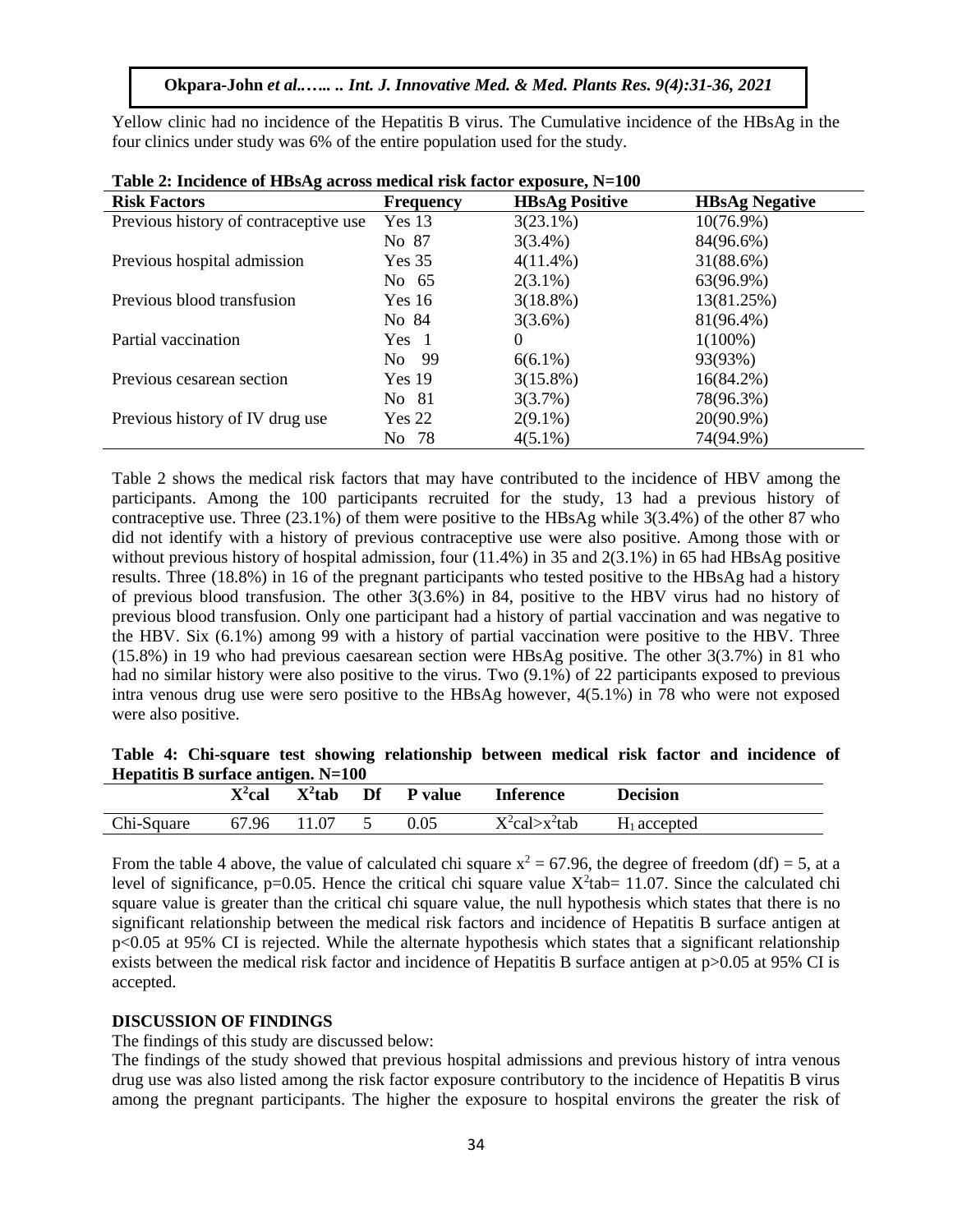contracting the virus. Blood transfusion was also implicated in the incidence of Hepatitis B virus among the pregnant participants. This may be attributed to the fact that although blood products are being screened for viral infections, there may still be loop holes or lapses in the provision of standard laboratory procedures for blood and blood product screening before recommendation for transfusion. Another medical risk factor that was implicated with incidence of the virus was partial vaccination. This may be due to the fact that those pregnant participants were mostly vulnerable to the HBV as a result of low immunity to the virus. A history of previous caesarean section was not exempted from the list of medical exposures that contributed to the increased incidence among certain groups. This may be attributed to the fact that the more the exposure to surgical hospital procedures the higher the risk of been infected with the hepatitis B virus.

The findings of this study is similar to the result from a cross-sectional study conducted on hepatitis B virus among pregnant women in Yirgalem Hospital, Ethiopia from October 2015 to August 2016 by Amsalu *et al.,* (2018) which showed that, exposure to the virus was from medical risk factors such as blood transfusion with unscreened blood, previous caesarean section in which improperly sterilized surgical equipment were used, infected needle prick injuries in the course of duty and unsafe abortion. Findings from this study can also be compared with the work of Bafa and Andamlak in (2020) which showed that, risk factors such as blood transfusion, surgical procedures (cs) and partial vaccination to the HBV were seen as predictors of HBV infection. This may be due to the fact that Blood (serum or plasma) is a common source for the infection as the virus can survive in dry blood on surfaces or serum or plasma for months.

The findings of this study is at variance with that of Bittaye *et al*, (2019) which revealed that no significant relationship existed between medical risk factors such as past history of blood transfusion, and past history of intravenous drug therapy and the incidence of hepatitis B whereas a significant relationship was seen to exist between medical risk factor exposure and the incidence of hepatitis B virus. These variations may be due to laid down policies and standards for the management of pregnant women in tertiary facilities which has been breached in private health facilities whose major intent is to make profit first rather than placing the safety of their patient as paramount. This in turn, has subjected their patient to undue medical risk. The incidence in this present study may have also been attributed to negligence on the part of the health care personnel's in carrying out standard medical practices in their respective departments within the private health facilities.

#### **CONCLUSION**

Based on the findings of the study, it was concluded that the incidence of hepatitis B surface antigen among pregnant women in Port Harcourt metropolis was low and the medical risk factors included previous hospital admission, previous blood transfusion, partial vaccination and previous cesarean section.

#### **RECOMMENDATIONS**

The following recommendations were made based on the findings of the study:

- 1. Vaccinations for HBV should be completed by all women of reproductive age to build immunity against the virus.
- 2. Pregnant women should only undergo surgical operations (caesarean section) if there is an obvious indication.
- 3. All equipment used invasively during delivery should be properly sterilized.
- 4. Surgical instruments used for Known Hepatitis B patients or newly diagnosed Hepatitis B patient should be set aside for only positive cases and never used on non-positive cases irrespective of the standard of sterilization.
- 5. All blood and blood products should be properly screened for Hepatitis B and other viral infection before transfusion.